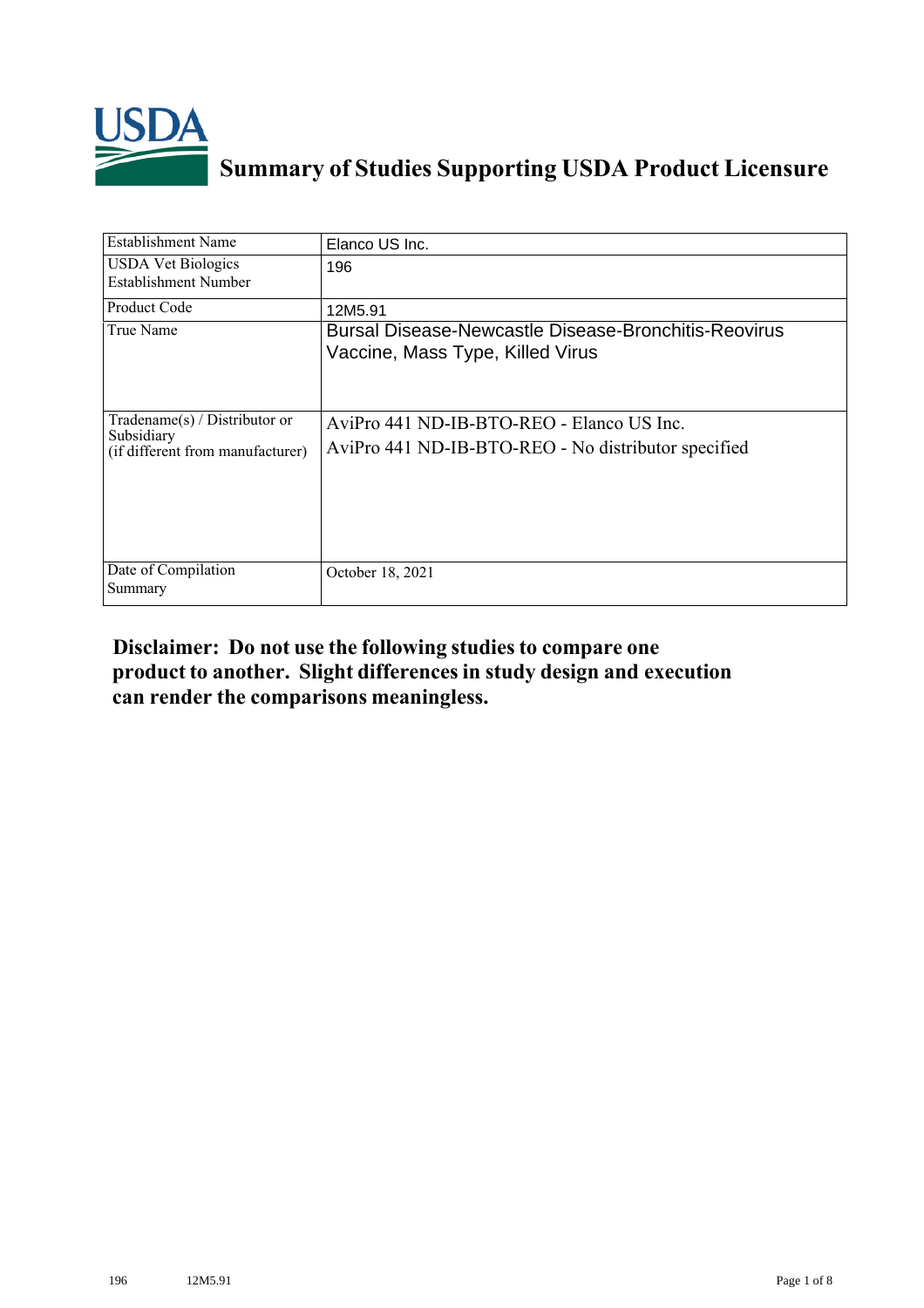| <b>Study Type</b>              | Efficacy                                                                                                                                                                                                                                                                                                                    |
|--------------------------------|-----------------------------------------------------------------------------------------------------------------------------------------------------------------------------------------------------------------------------------------------------------------------------------------------------------------------------|
| <b>Pertaining to</b>           | Infectious bursal disease virus, standard strain                                                                                                                                                                                                                                                                            |
| <b>Study Purpose</b>           | To demonstrate protection of progeny against type 1 infectious                                                                                                                                                                                                                                                              |
|                                | bursal disease, standard strain                                                                                                                                                                                                                                                                                             |
| <b>Product Administration</b>  | Subcutaneous injection to breeder chickens                                                                                                                                                                                                                                                                                  |
| <b>Study Animals</b>           |                                                                                                                                                                                                                                                                                                                             |
| <b>Challenge Description</b>   |                                                                                                                                                                                                                                                                                                                             |
| <b>Interval observed after</b> |                                                                                                                                                                                                                                                                                                                             |
| challenge                      |                                                                                                                                                                                                                                                                                                                             |
| <b>Results</b>                 | Study data were evaluated by USDA-APHIS prior to product<br>licensure and met regulatory standards for acceptance at the time<br>of submission. No data are published because this study was<br>submitted to USDA-APHIS prior to January 1, 2007, and APHIS<br>only requires publication of data submitted after that date. |
| <b>USDA Approval Date</b>      | May 30, 1995                                                                                                                                                                                                                                                                                                                |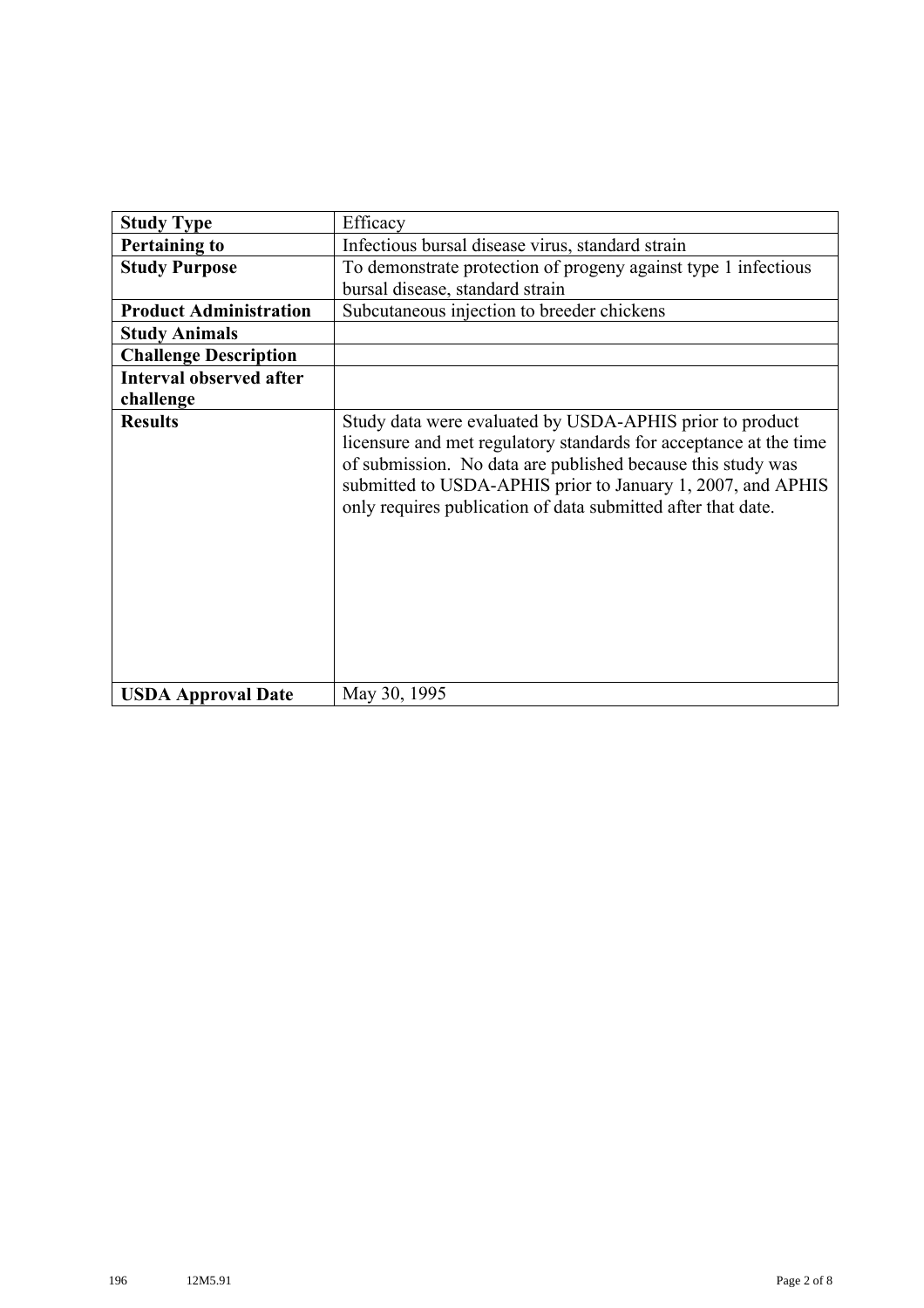| <b>Study Type</b>              | Efficacy                                                                                                                                                                                      |
|--------------------------------|-----------------------------------------------------------------------------------------------------------------------------------------------------------------------------------------------|
| <b>Pertaining to</b>           | Infectious bronchitis virus, Mass. type                                                                                                                                                       |
| <b>Study Purpose</b>           | To demonstrate efficacy                                                                                                                                                                       |
| <b>Product Administration</b>  | Subcutaneous injection                                                                                                                                                                        |
| <b>Study Animals</b>           | Chickens                                                                                                                                                                                      |
| <b>Challenge Description</b>   |                                                                                                                                                                                               |
| <b>Interval observed after</b> |                                                                                                                                                                                               |
| challenge                      |                                                                                                                                                                                               |
| <b>Results</b>                 | Study data were evaluated by USDA-APHIS prior to product<br>licensure and met regulatory standards for acceptance at the time<br>of submission. Study data, however, are no longer available. |
| <b>USDA Approval Date</b>      | October 26, 1990                                                                                                                                                                              |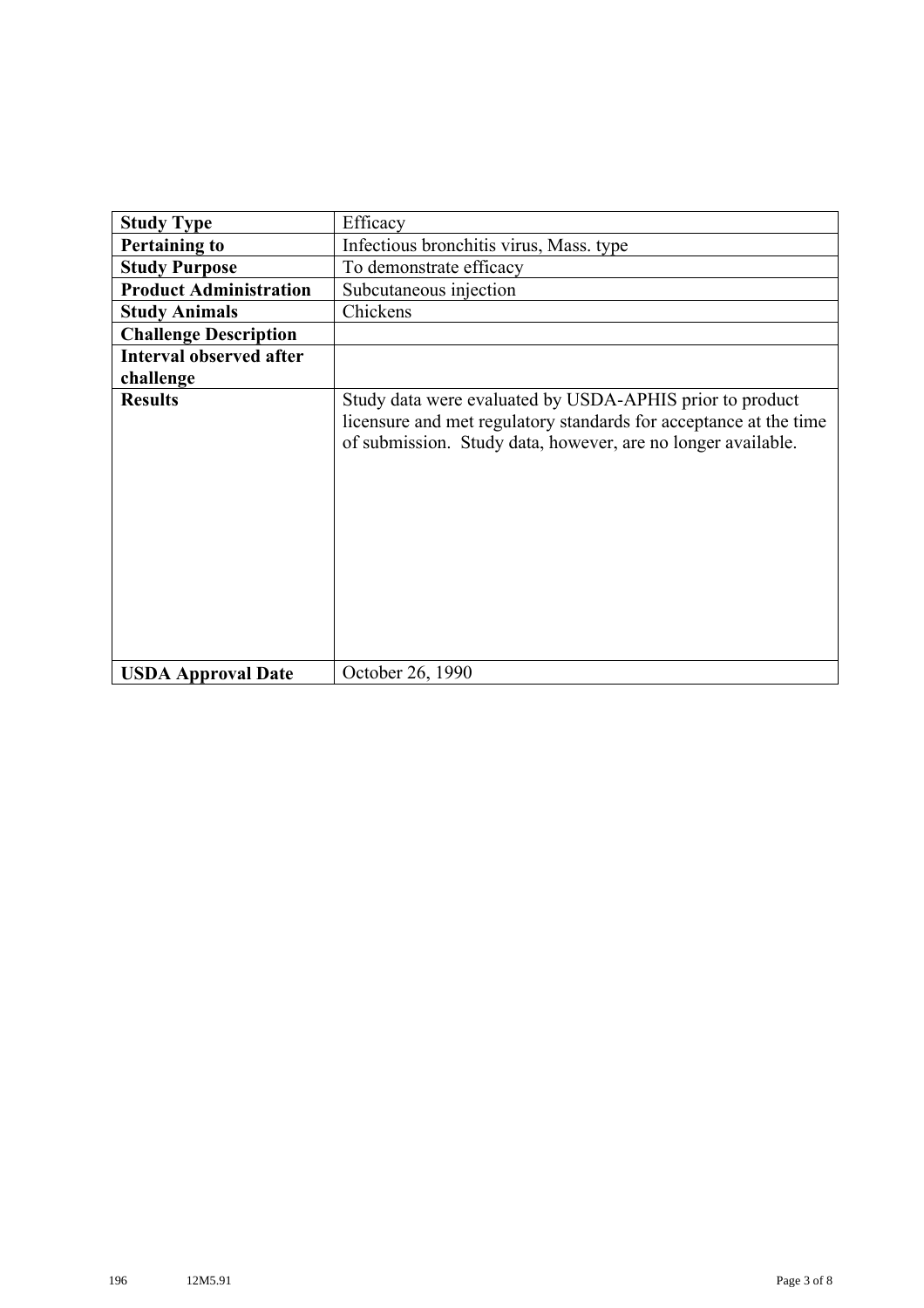| <b>Study Type</b>              | Efficacy                                                                                                                                                                                                                                                                                                                    |
|--------------------------------|-----------------------------------------------------------------------------------------------------------------------------------------------------------------------------------------------------------------------------------------------------------------------------------------------------------------------------|
| <b>Pertaining to</b>           | Newcastle disease virus                                                                                                                                                                                                                                                                                                     |
| <b>Study Purpose</b>           | To demonstrate efficacy against Newcastle disease                                                                                                                                                                                                                                                                           |
| <b>Product Administration</b>  | Subcutaneous injection                                                                                                                                                                                                                                                                                                      |
| <b>Study Animals</b>           | Chicken                                                                                                                                                                                                                                                                                                                     |
| <b>Challenge Description</b>   |                                                                                                                                                                                                                                                                                                                             |
| <b>Interval observed after</b> |                                                                                                                                                                                                                                                                                                                             |
| challenge                      |                                                                                                                                                                                                                                                                                                                             |
| <b>Results</b>                 | Study data were evaluated by USDA-APHIS prior to product<br>licensure and met regulatory standards for acceptance at the time<br>of submission. No data are published because this study was<br>submitted to USDA-APHIS prior to January 1, 2007, and APHIS<br>only requires publication of data submitted after that date. |
| <b>USDA Approval Date</b>      | September 28, 1988                                                                                                                                                                                                                                                                                                          |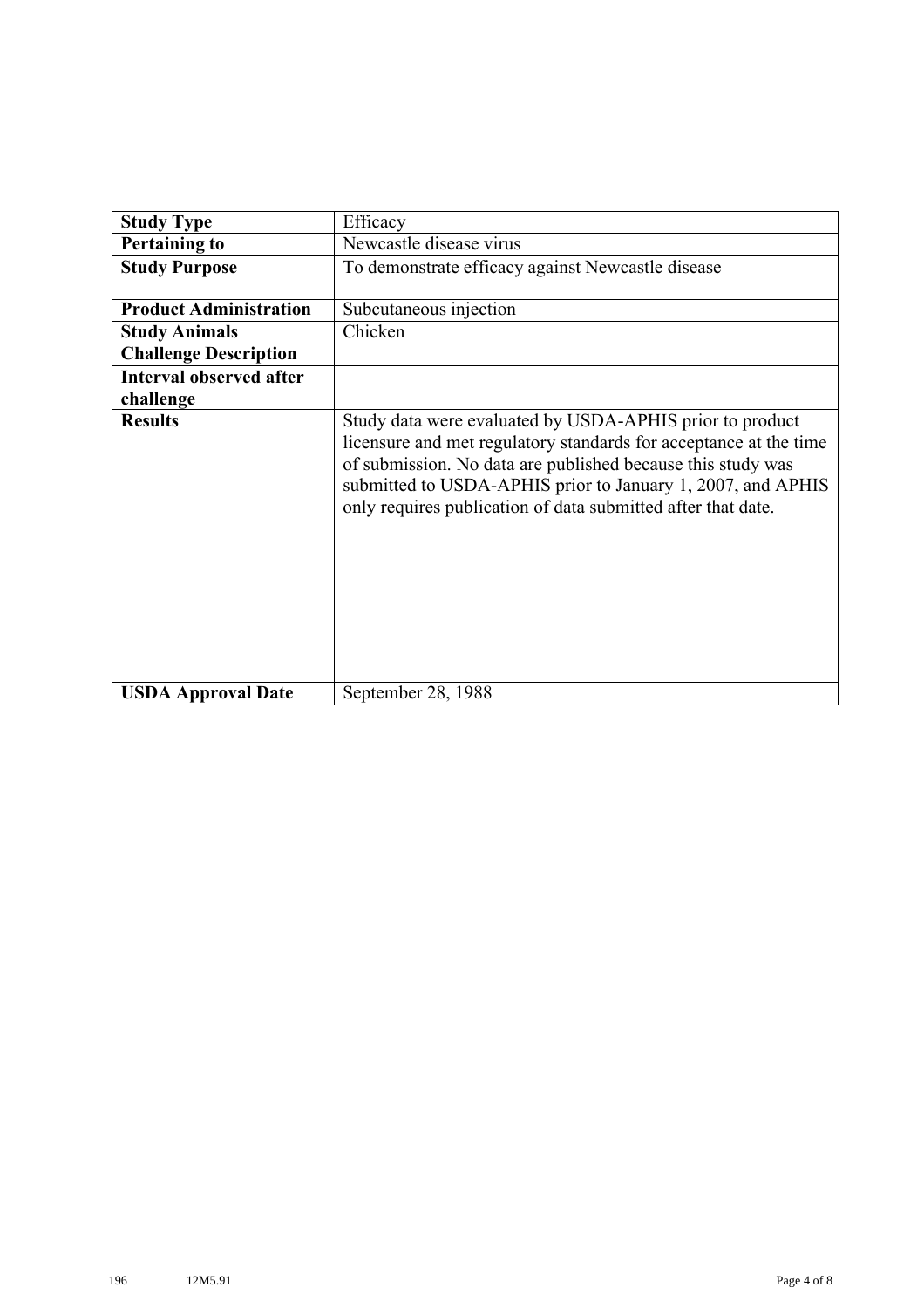| <b>Study Type</b>              | Efficacy                                                                                                                                                                                                                                                                                                                    |
|--------------------------------|-----------------------------------------------------------------------------------------------------------------------------------------------------------------------------------------------------------------------------------------------------------------------------------------------------------------------------|
| <b>Pertaining to</b>           | Avian reovirus                                                                                                                                                                                                                                                                                                              |
| <b>Study Purpose</b>           | To demonstrate efficacy against malabsorption syndrome caused                                                                                                                                                                                                                                                               |
|                                | by avian reovirus in progeny when product is administered to                                                                                                                                                                                                                                                                |
|                                | hens                                                                                                                                                                                                                                                                                                                        |
| <b>Product Administration</b>  | Subcutaneous injection                                                                                                                                                                                                                                                                                                      |
| <b>Study Animals</b>           | Chicken                                                                                                                                                                                                                                                                                                                     |
| <b>Challenge Description</b>   |                                                                                                                                                                                                                                                                                                                             |
| <b>Interval observed after</b> |                                                                                                                                                                                                                                                                                                                             |
| challenge                      |                                                                                                                                                                                                                                                                                                                             |
| <b>Results</b>                 | Study data were evaluated by USDA-APHIS prior to product<br>licensure and met regulatory standards for acceptance at the time<br>of submission. No data are published because this study was<br>submitted to USDA-APHIS prior to January 1, 2007, and APHIS<br>only requires publication of data submitted after that date. |
| <b>USDA Approval Date</b>      | September 28, 1988                                                                                                                                                                                                                                                                                                          |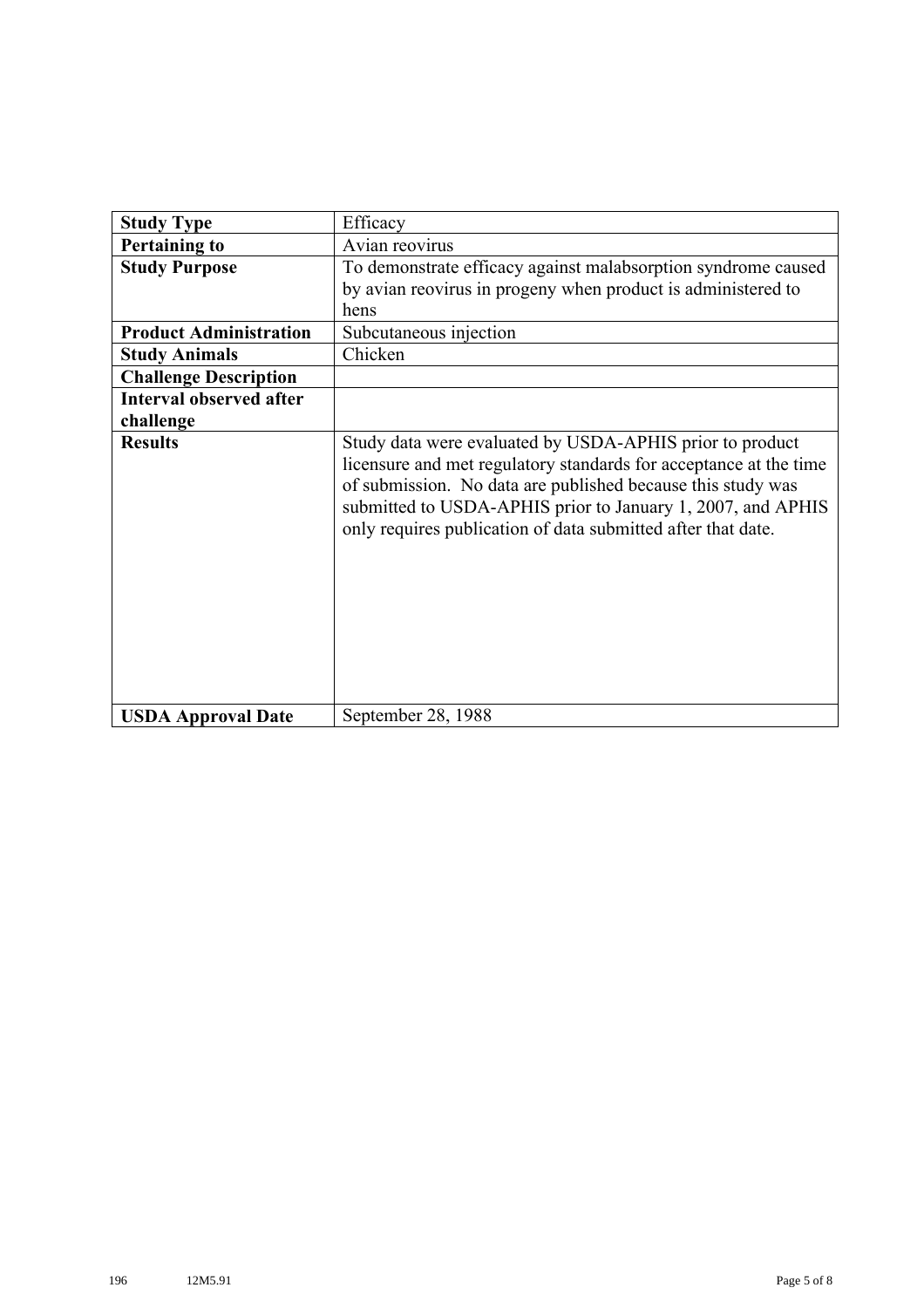| <b>Study Type</b>              | Efficacy                                                                                                                                                                                                                                                                                                                    |
|--------------------------------|-----------------------------------------------------------------------------------------------------------------------------------------------------------------------------------------------------------------------------------------------------------------------------------------------------------------------------|
| <b>Pertaining to</b>           | Avian reovirus                                                                                                                                                                                                                                                                                                              |
| <b>Study Purpose</b>           | To demonstrate efficacy against malabsorption syndrome caused by                                                                                                                                                                                                                                                            |
|                                | avian reovirus in progeny when product administered to hens                                                                                                                                                                                                                                                                 |
| <b>Product Administration</b>  | Subcutaneous injection                                                                                                                                                                                                                                                                                                      |
| <b>Study Animals</b>           | Chicken                                                                                                                                                                                                                                                                                                                     |
| <b>Challenge Description</b>   |                                                                                                                                                                                                                                                                                                                             |
| <b>Interval observed after</b> |                                                                                                                                                                                                                                                                                                                             |
| challenge                      |                                                                                                                                                                                                                                                                                                                             |
| <b>Results</b>                 | Study data were evaluated by USDA-APHIS prior to product<br>licensure and met regulatory standards for acceptance at the time<br>of submission. No data are published because this study was<br>submitted to USDA-APHIS prior to January 1, 2007, and APHIS<br>only requires publication of data submitted after that date. |
| <b>USDA Approval Date</b>      | September 28, 1988                                                                                                                                                                                                                                                                                                          |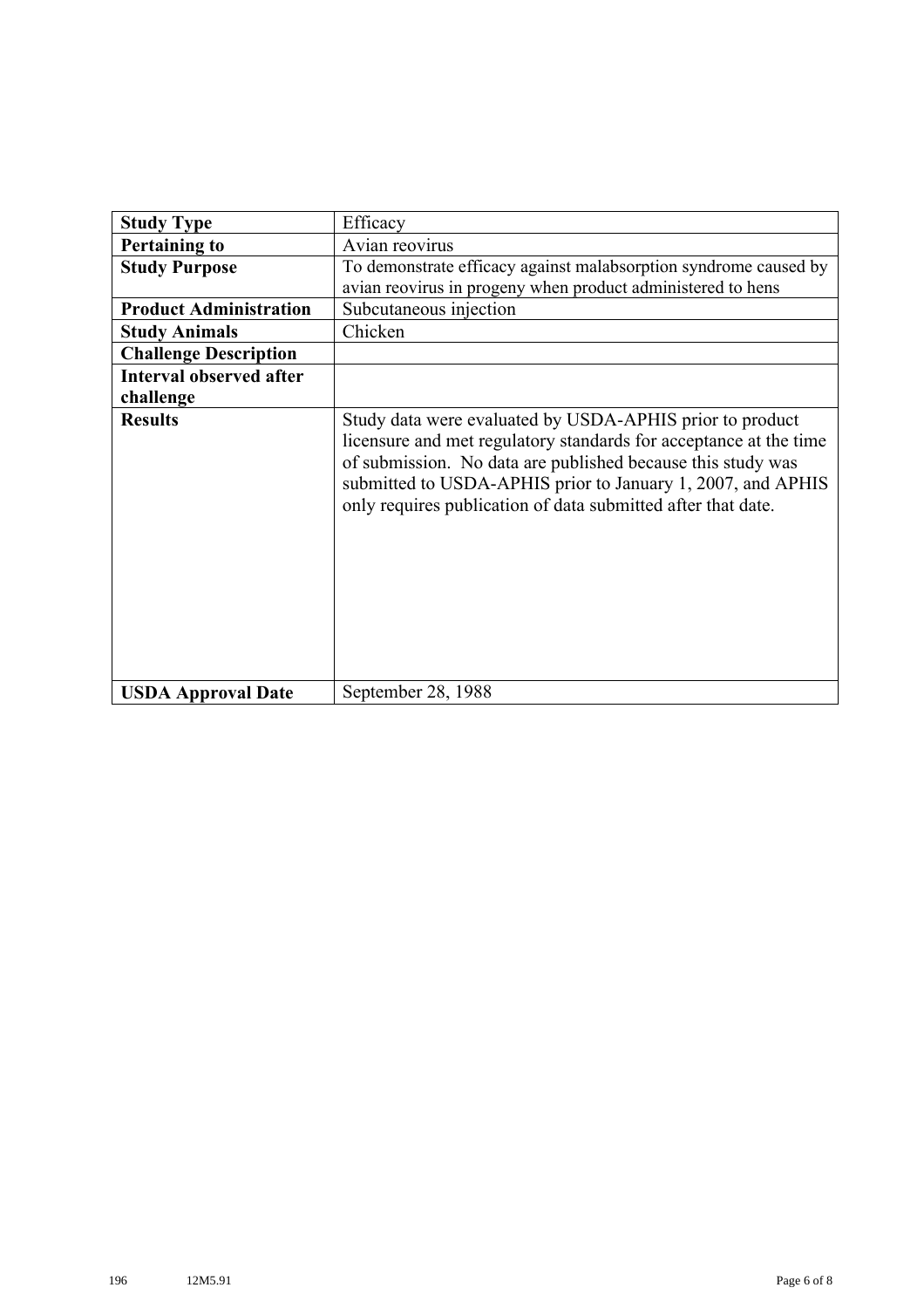| <b>Study Type</b>              | Efficacy                                                                                                                                                                                                                                                                                                                    |
|--------------------------------|-----------------------------------------------------------------------------------------------------------------------------------------------------------------------------------------------------------------------------------------------------------------------------------------------------------------------------|
| <b>Pertaining to</b>           | Avian reovirus                                                                                                                                                                                                                                                                                                              |
| <b>Study Purpose</b>           | To demonstrate efficacy against tenosynovitis caused by avian                                                                                                                                                                                                                                                               |
|                                | reovirus in progeny when product administered to hens                                                                                                                                                                                                                                                                       |
| <b>Product Administration</b>  | Subcutaneous                                                                                                                                                                                                                                                                                                                |
| <b>Study Animals</b>           | Chicken                                                                                                                                                                                                                                                                                                                     |
| <b>Challenge Description</b>   |                                                                                                                                                                                                                                                                                                                             |
| <b>Interval observed after</b> |                                                                                                                                                                                                                                                                                                                             |
| challenge                      |                                                                                                                                                                                                                                                                                                                             |
| <b>Results</b>                 | Study data were evaluated by USDA-APHIS prior to product<br>licensure and met regulatory standards for acceptance at the time<br>of submission. No data are published because this study was<br>submitted to USDA-APHIS prior to January 1, 2007, and APHIS<br>only requires publication of data submitted after that date. |
| <b>USDA Approval Date</b>      | October 11, 1983                                                                                                                                                                                                                                                                                                            |